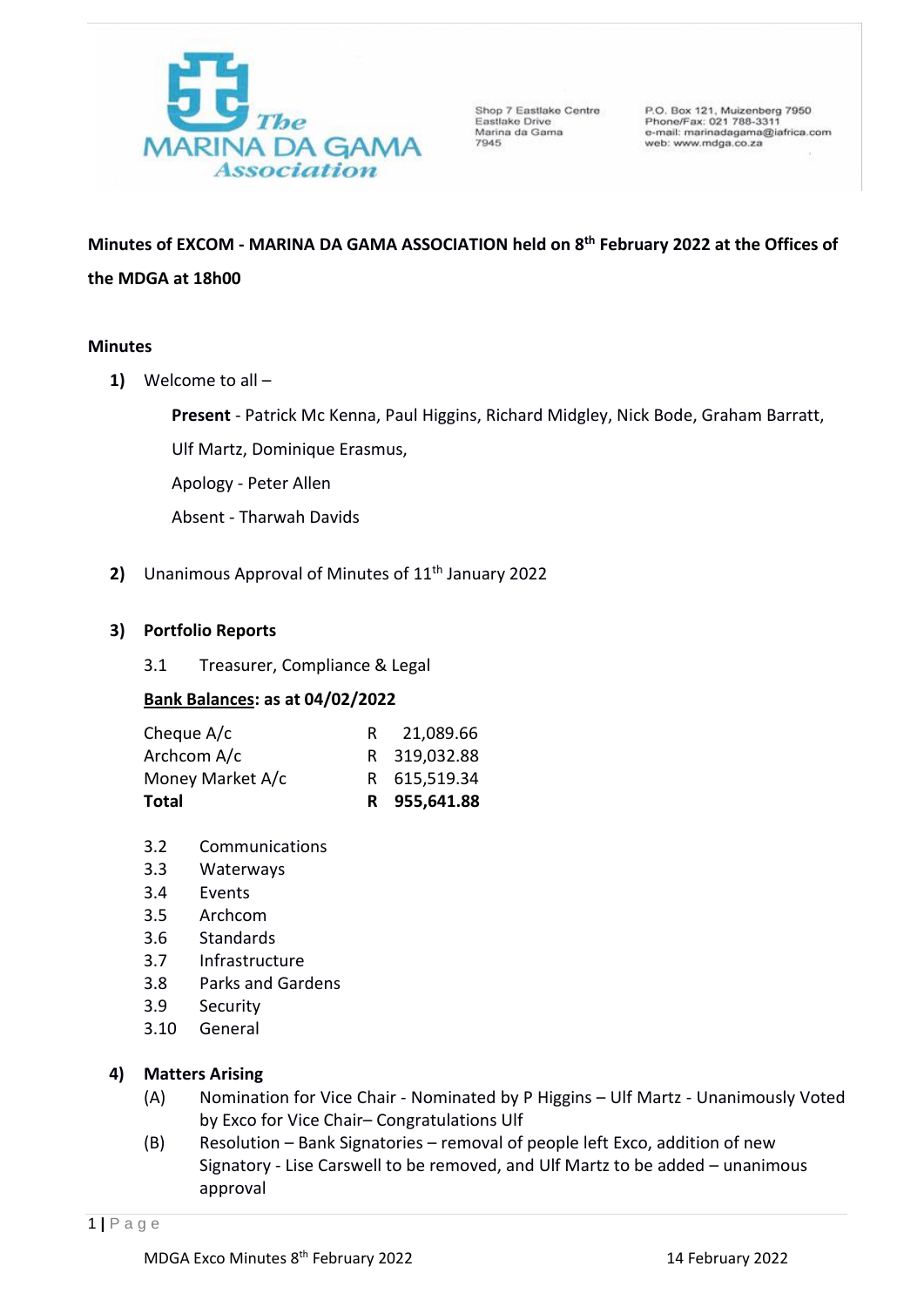- (C) New Member Jannik Röttcher Park Island resident and qualified Land Surveyor will join Exco in Infrastructure portfolio – with Ulf doing handover– Congratulations Jannik
- (D) Budget 2022 presented unanimously approved by Exco
- (E) Special Rates Area (SRA) and or Gated Community (GA)- Chair raised these issues as the most significant issues that will improve the value of properties in the Marina. They are very different options – basically the SRA – is a mechanism to have City collect monthly special rates fee – that the Marina Association can use to benefit members. The GA is a different proposition – that we would apply to City – and if successful – we would close the Marina, with selected entrances having Guard Houses and complete access control. The MDGA would require 75% of Members approval, and would have to enter into binding agreements to preserve and maintain all City assets – which would have to be bought or leased from the City – like Roads, Public open Spaces etc. This would be a significant step – with a transfer of infrastructure risk to the Marina. The possibility is there that sections of the Marina could be closed and not the entire Marina? This is a weighty issue and the City documents will be shared with Exco as a first step in the process.
- (F) Events DE and PM looking into hosting weekly mini events at Franks Coffee Shop – events like poetry, art classes, Self Portraits etc. An Open studio's – event that would be held over Easter in April – where artists could open their houses to the public – to show case their artworks/crafts.
- (G) Marina Shirts UM is to get samples of Marina shirts for sale to members
- (H) Welcome Pack is completed and PM will get final sign off from advertisers after Exco voted unanimously and with appreciation for a magnificent job done
- (I) Money raised by DE at Park Fair to be spent on Uitsig Park MDGA to supplement
- (J) Frustration expressed by Exco regarding garden cutting pickups by City it was stressed that only Public Open Space's cuttings are the responsibility of the City - any domestic cuttings are the responsibility of the Household and not the City.
- **5)** Date of next meeting 8<sup>th</sup> March 2022 at 18h00 at MDGA Offices

Meeting Finished at 19h00

## **PORTFOLIO REPORTS – 08 February 2022**

| Treasurer, Compliance & Legal | З   |
|-------------------------------|-----|
| Infrastructure                | 3   |
| Standards                     | 4   |
| Events                        | 4-5 |
| Archcom                       | 5   |
| Communications                | 5   |
| Security                      | 5   |
| Parks and Maintenance         | 6   |
| Waterways                     | 6   |
|                               |     |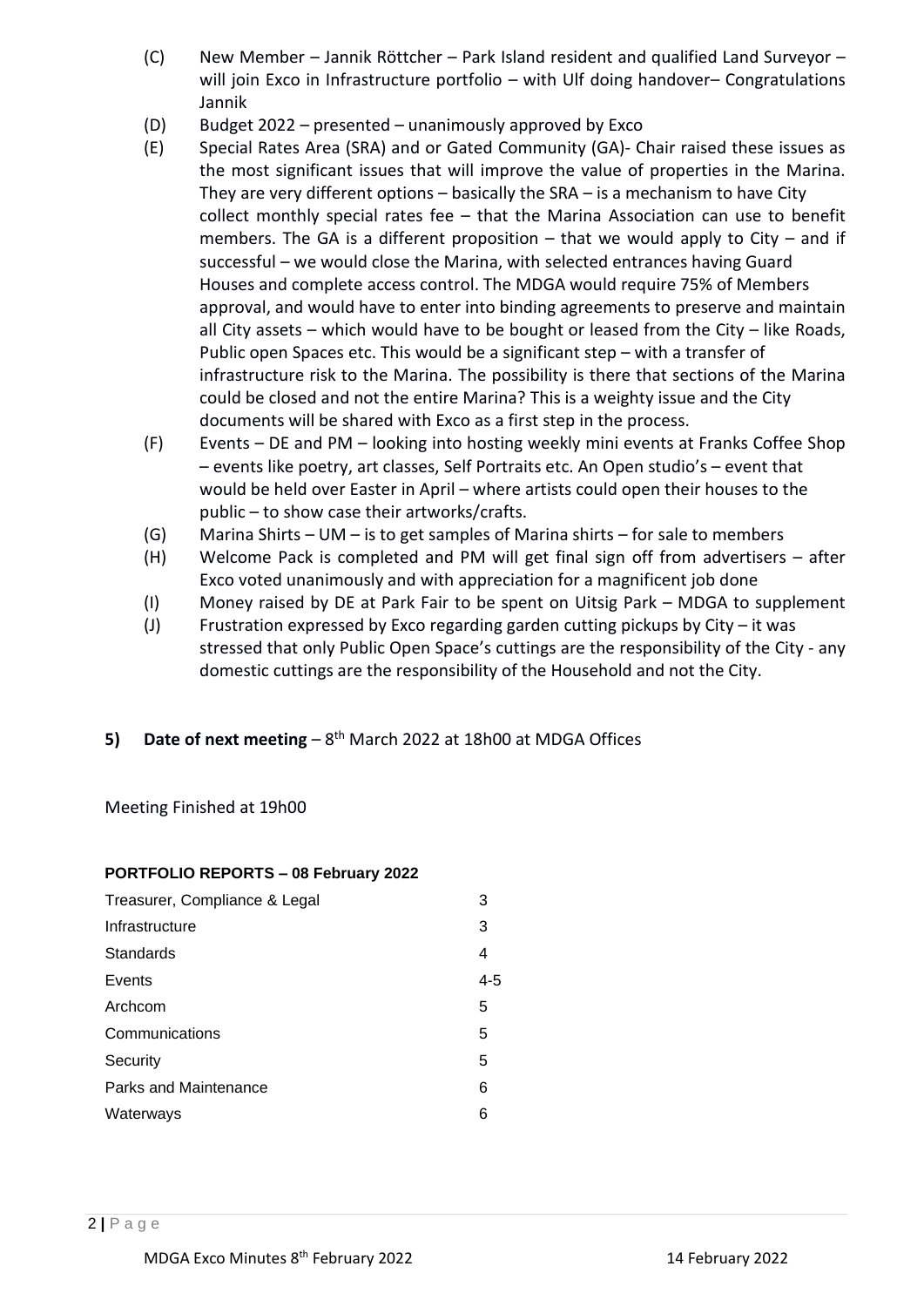## **TREASURER, COMPLIANCE AND LEGAL – THARWAH DAVIDS**

#### **Bank Balances: as at 04/02/2022**

| Cheque A/c<br>Archcom A/c | 21.089.66<br>R 319,032.88 |
|---------------------------|---------------------------|
| Money Market A/c          | R 615.519.34              |
| Total                     | R 955,641.88              |

## **INFRASTRUCTURE – ULF MARTZ**

#### **Overview**

 Activities during January 2022 involved attending City of Cape Town meetings at the Marian da Gama and at ZPAAC.

#### **Asset Management**

 CoCT Procurement of new weed harvester, commissioning and delivery expected June 2022. – See Waterways Report.

Still awaiting asset register in terms of municipal services from the CoCT,

#### **Roads and Stormwater**

 Various correspondence addressed to the CoCT relating to the Marina da Gama Road conditions and status of the M3-M5 link were sent to City officials. Awaiting response.

#### **Infrastructural Development**

Zandvlei Expressway/Parkway (M3-M5) link road, refer to the CoCT Southern District Develop Plan:

Provided input to City's Draft IDP 2022 on 13 January 2022.

Vrygrond Housing Development – comments submitted.

#### **Bridges**

Nothing to report.

#### **Water and Sanitation**

 A meeting was held on 20 January 2022 with City officials from DWS relating to the malfunctioning pumpstations. Further discussions were held at the ZPAAC meeting held on 26 January 2022. – refer to Waterways Report.

## **Electricity Supply**

Nothing to report.

## **Incidents and Faults Logged**

 Road accident in Uitsig, resulting in a resident's wall being damaged has been recorded. Introduction of Traffic calming measures to be applied for with the City of Cape Town.

#### **Pedestrian Flows**

 The high pedestrian flow on Eastlake Drive using the roadway is considered hazardous for motorists. Consideration to provide appropriate sidewalks should be addressed with the CoCT. A formal submission will be prepared.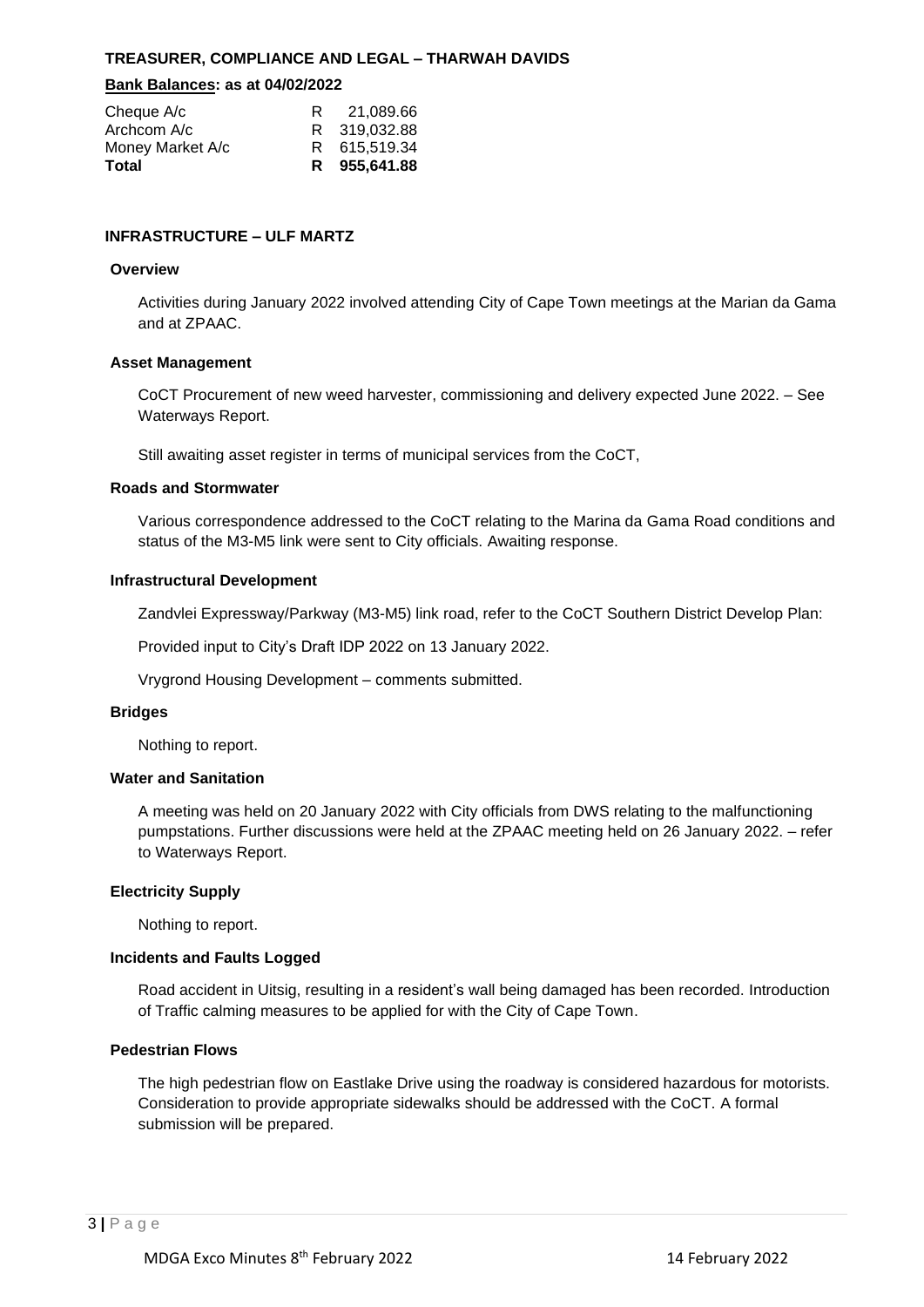# **STANDARDS – GRAHAM BARRATT**

PERIOD ENDING 31 JANUARY 2022

The year has got off to a slow start after the Dec/Jan holiday.

 Robbie is presently working through and actioning items on "Action lists" which were drawn up during the course of last week.

The main focuses being:

- 1. to have three car wrecks removed from the public roadways;
- 2. to get the Council to clean all solid waste from their green bins and other rubbish receptacles;
- 3. To deal with the most severe and longest outstanding transgressions. In this regard Robbie and I will be doing weekly walkabouts, starting in Uitsig Moorings on Monday 7<sup>th</sup> Feb, thereafter progressing area by area throughout the Marina.

# **EVENTS – DOMINIQUE ERASMUS**

## **EVENT PROPOSAL**

## **WHAT:** Open studio weekend

: arts workshops - weekly drawing/ watercolor/ poetry eve etc

 **WHEN:** Easter weekend, Saturday 16-Sunday 17 April 2022 from 12.00 noon to 6.00pm : LAST WEEK IN FEB. WED OR THURSDAY EVE 6-8PM WEEKLY

## **WHERE:** Within Marina da Gama only

: Frank's Coffee & Bagel Bar in Eastlake Shopping Centre

 **HOW MUCH?** Publicity/design/printing budgets for the open studio weekend TBD; ditto cost of space for weekly workshops. A3 flyers = R25 at Epic Print.

: No cost for premises

## **NEXT STEPS FOR OPEN HOUSE STUDIO**

- 1. Publish 2 x successive call for entries in email newsletters w/ending 11 02 2022 and 18 02 2022
- 1. Follow up on Facebook weekly until 16 04 2022
- 2. The content will emphasise that the weekend is a launchpad for a series of weekly artistic workshops in Eastlake Shopping Centre
- 3. Categories: all arts/crafts painting, drawing, printmaking, photography, jewellery, ceramics/pottery, glassware, sculpture, textiles, metalwork, woodwork/woodturning, mosaics, interiors, furniture (hard and soft), tableware, accessories, lighting, writing and poetry. We may explore the possibility of hosting a music event.
- 4. Set deadline for responses from exhibitors as 28 02 2022
- 5. Draft registration document
- 6. Send out registration document to each respondent by w/ending 11 03 2022
- 7. Registration document will include name, address, area of expertise/production, contact details, website/social media details, indemnity absolving MDGA for any loss, theft or damage during visits
- 8. **DISCUSSION POINT:** Should we steer away from names with addresses? Perhaps just a company name or skill name and address. Only enough info to get the job done basically.
- 9. **DISCUSSION POINT:** Do we need to include any other T&Cs?
- 10. Begin publicising the event and weekly workshops in email newsletter w/ending 1 04 2022, 8 04 2022, 15 04 2022
- 11. Publish full list of exhibitors with addresses and specialist areas across all channels w/ending 8 04  $2022$
- 12. Follow-up on Facebook from w/ending 1 04 2022
- 13. Design/print flyer for delivery and distribution w/beginning 4 04 2022
- 14. Design/print visitors' map for delivery w/beginning 11 04 2022.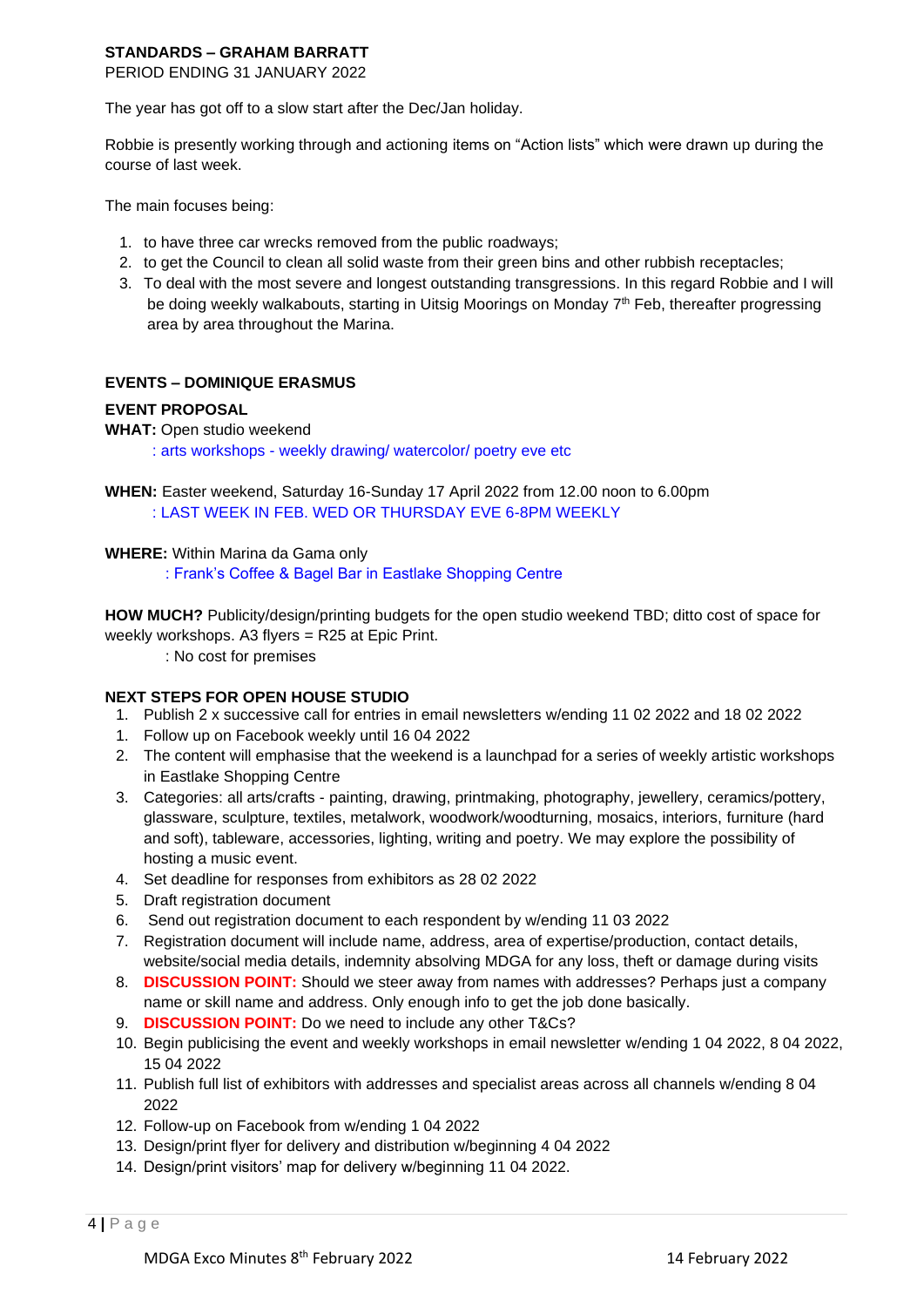I have not had any reasonable suggestions from community on how to spend the R2510 raised in December 2021. Can we vote on what to do with monies?

#### **ARCHCOM – PAUL HIGGINS**

Archcom meeting was held on 03 February 2022 attended by Gordon Hart and me.

 Seven new plans were submitted, and five plans were approved. One submission needed some clarification or minor changes before our consent will be given, the other needs to comply with City Building regulations. No objection to one departure was delt with.

#### **COMMUNICATIONS – PATRICK McKENNA**

 With support from Lise Carswell, the team continues to publish content through all our channels – our website, Facebook, the weekly email newsletter and our blog. We are currently in the process of looking for a new online support person to take care of all the backend processes. The next major campaign will involve working with the Events portfolio to publicise the planned Open Studio weekend in April.

# **SECURITY – PETER ALLEN**

Please find below the Crime reported to/attended by DBS.

| Sonnet/Spearhead | Sonnet Quav                    | Theft | 06.01.22 | 06h25 | <b>No</b> | Water meter stolen |
|------------------|--------------------------------|-------|----------|-------|-----------|--------------------|
|                  | LPR triggers for January 2022. |       |          |       |           |                    |

| Alleged Crime Types - Att Burglary residential                           |
|--------------------------------------------------------------------------|
| <b>Drug Dealing</b>                                                      |
| <b>Poaching Suspects</b>                                                 |
| <b>Abalone Poaching</b>                                                  |
| <b>Robbery Armed</b>                                                     |
| <b>Robbery Common</b>                                                    |
| <b>Suspicious MV</b>                                                     |
| <b>Farm Attack</b>                                                       |
| <b>Fraud</b>                                                             |
| <b>Possibly Sought Vehicle</b>                                           |
| <b>Remote Vehicle Jamming</b>                                            |
| <b>Stolen</b>                                                            |
| Theft of MV or MC                                                        |
| Outcome – 23 Triggers; Vehicle were out of the area before SSP's arrived |
| 17 Triggers; Vehicle were followed out of the area by SSP's              |
| 1 Triggers; Vehicle Recovered in Lakeside, 2 x Suspects arrested         |
| 1 Trigger; Vehicle followed to area boundary                             |
| 1 Trigger; Vehicle Recovered in Plumstead, 1 x Suspect arrested          |